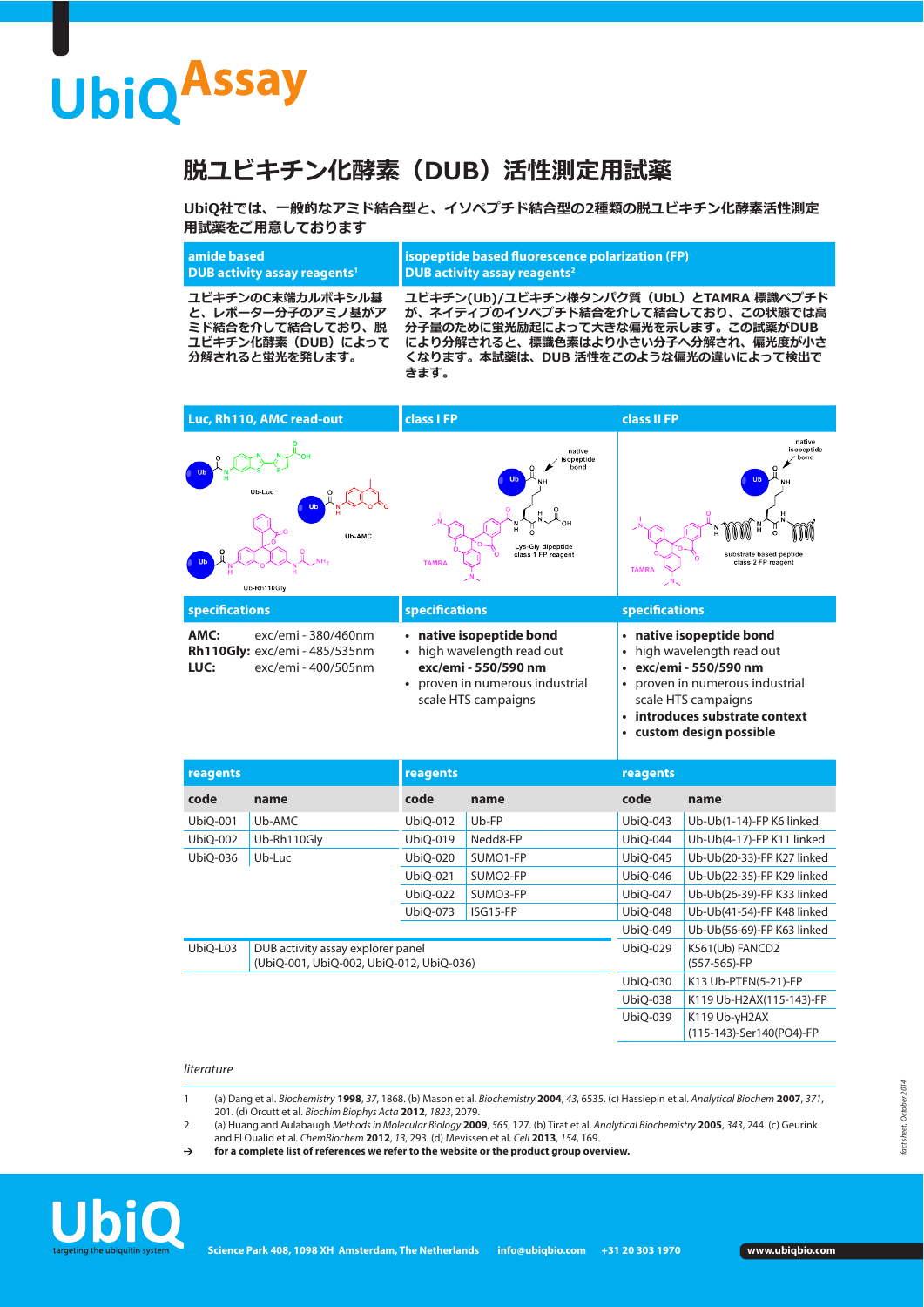## **UbiQProbes**

### **活性部位反応型DUBプローブ**

**脱ユビキチン化酵素(DUB)用の活性部位反応型プローブは、多くのDUBの活性部位に存在するシス テイン残基に反応するよう設計されており、ユビキチンのC末端にDUB阻害剤であるVME(vinylmethyl ester)またはPA(propagylamide)が結合しています。(Figure 1) UbiQ社ではVME(vinylmethyl ester)とPA(propagylamide)の2種類の反応基と、各反応基 で4種類のN末端タグ(TAMRA、Cy5、biotin、HA--->Table 3)を付加したプローブ(Table 1) をご用意しております。**

Figure 1



#### Table 1 - our range of DUB activity probes

|               | VME <sup>1</sup> |                                                                         | PA <sup>2</sup> |                      |
|---------------|------------------|-------------------------------------------------------------------------|-----------------|----------------------|
| tag           | code             | name                                                                    | code            | name                 |
|               | UbiO-005         | Ub-VME                                                                  | <b>UbiO-057</b> | Ub-PA                |
| <b>HA</b>     | UbiO-035         | HA-Ahx-Ahx-Ub-VME                                                       | UbiO-078        | HA-Ahx-Ahx-Ub-PA     |
| <b>Biotin</b> | UbiO-054         | Biotin-Ahx-Ub-VME                                                       | UbiO-076        | Biotin - Ahx - Ub-PA |
| <b>TAMRA</b>  | UbiO-050         | TAMRA-Ub-VME                                                            | <b>UbiO-058</b> | TAMRA-Ub-PA          |
| Cy5           | UbiO-071         | Cy5-Ub-VME                                                              | UbiQ-072        | Cy5-Ub-PA            |
|               | UbiQ-L02         | DUB probe explorer panel (our full range of all 10 DUB activity probes) |                 |                      |

#### Table 2 – specifcations of VME and PA warhead

| <b>VME</b>                 | <b>PA</b>                                                                                          |
|----------------------------|----------------------------------------------------------------------------------------------------|
| targets USP and UCH DUBs   | targets OTU, USP and UCH DUBs *                                                                    |
| irreversible DUB inhibitor | irreversible DUB inhibitor which forms a covalent linkage<br>that can be cleaved by acid treatment |

\* According to a proteomics study the PA probes also target DUBs of the Machado-Josephin Domain family. 2

#### Table 3 – specifcations of N-terminal tags

| TAMRA <sup>1a</sup>                                                                                                                                                       | $Cy5^{1a}$                                                                                                                                                      | Biotin <sup>1</sup>                                                                                                                    | HA <sup>1</sup>                                                                                                |
|---------------------------------------------------------------------------------------------------------------------------------------------------------------------------|-----------------------------------------------------------------------------------------------------------------------------------------------------------------|----------------------------------------------------------------------------------------------------------------------------------------|----------------------------------------------------------------------------------------------------------------|
| fluorescence detection                                                                                                                                                    | fluorescence detection                                                                                                                                          | affinity tag                                                                                                                           | affinity tag                                                                                                   |
| • fast (in-gel) -, sensitive -,<br>and distinct read-out.<br>• no background labelling<br>by cross reactivity as seen<br>in immunoblots<br>$\cdot$ exc 550 nm, abs 590 nm | · fast (in-gel) -, sensitive -,<br>and distinct read-out.<br>no background labelling<br>by cross reactivity as seen<br>in immunoblots<br>exc 625 nm, abs 670 nm | • allows pull-down with<br>biotin binding tools<br>strongest known non-co-<br>valent interaction<br>detection by western-blot-<br>ting | • allows pull-down with HA<br>binding tools<br>• influenza epitope tag<br>• detection by western-blot-<br>ting |

#### literature

- 1 (a) de Jong et al. ChemBioChem **2012**, 13, 2251. (b) Altun et al. Chem Biol **2011**, 18, 1401.
- 2 Ekkebus et al. J Am Chem Soc **2013**, 135, 2867. (b) Sommer et al. Bioorg Med Chem **2013**, 21, 2511.
- **for a complete list of references we refer to the product group overview document.**